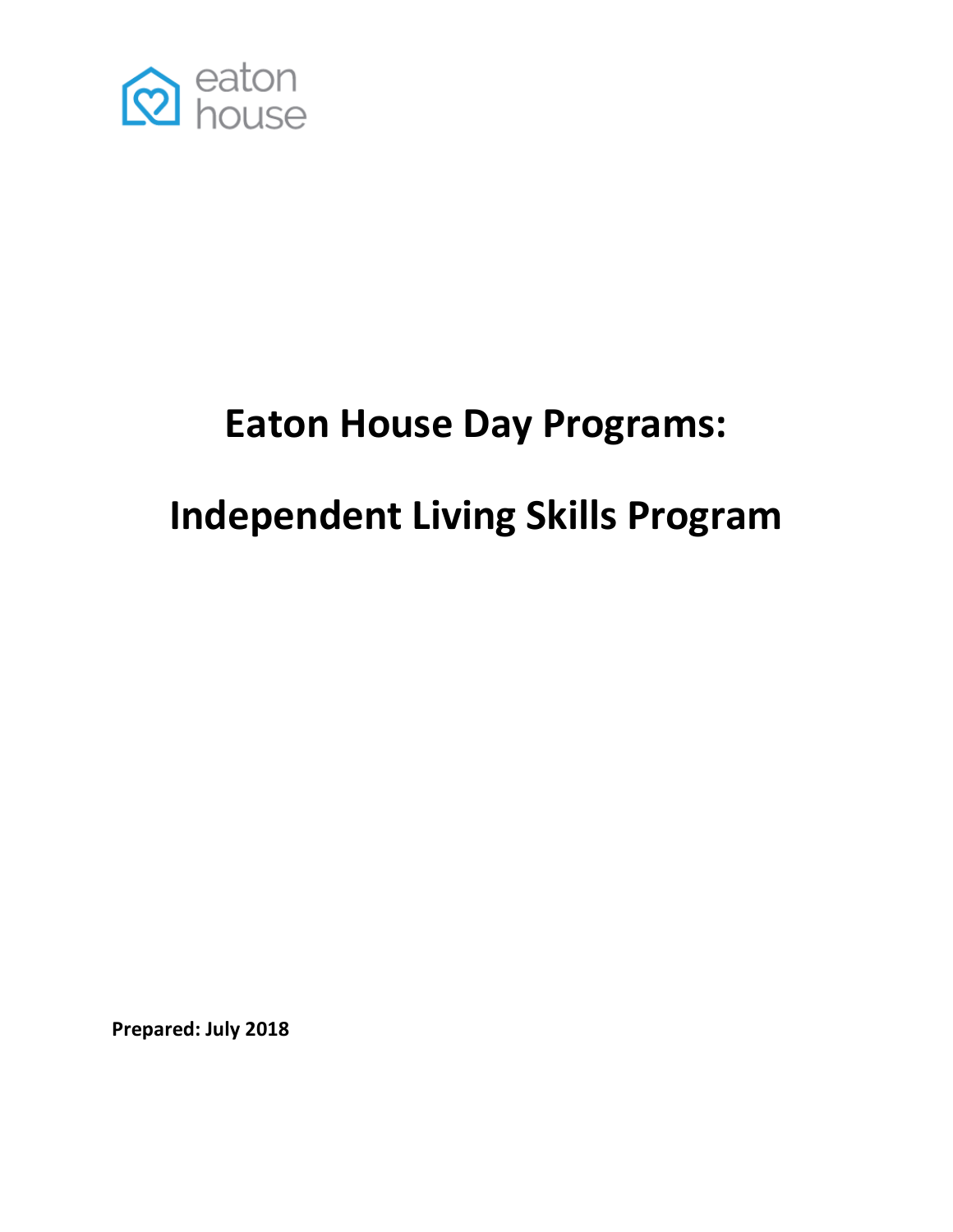

#### **About the Day Program**

Eaton House provides day programs for children and adults with a disability. These programs promote learning, development and social interaction in a relaxed and engaging environment. A core component of our day programs is developing independent living skills. We aim to increase an individual's independence by developing their life skills and fostering their personal strengths, interests and abilities. We can tailor a program to meet an individual's needs by conducting a skills assessment and understanding the goals of the individual.

We develop learning programs for 17 key areas of independent living skills, including:

#### **1. Weekly Planning and Routines**

- a. Writing a weekly calendar including work commitments and appointments
- b. Scheduling regular self-care and relaxation activities
- c. Organising clothing and food requirements for the week
- d. Developing a morning and bedtime routine
- e. Setting alarms and reminders

#### **2. Goal Setting and Planning to Achieve Goals**

- a. Identifying values, needs/wants and goals
- b. Setting SMART goals
- c. Monitoring and reviewing incremental steps to achieve goals

#### **3. Self-Awareness**

- a. Know who is involved in decision making and who to trust
- b. Know my name, birthdate, address, telephone number and who else may have this information
- c. Carry personal ID when leaving home
- d. Know how to describe my medical condition/disability and how it affects my life
- e. Know my past medical history
- f. Can follow the plan of care recommended by my doctor or health professional
- g. Can describe changes/symptoms caused by my medical condition/disability
- h. Know the names and purpose of my medications and how/when to take them
- i. Know any medication side effects and what to do if they occur
- j. Take medication on my own without help from a parent or carer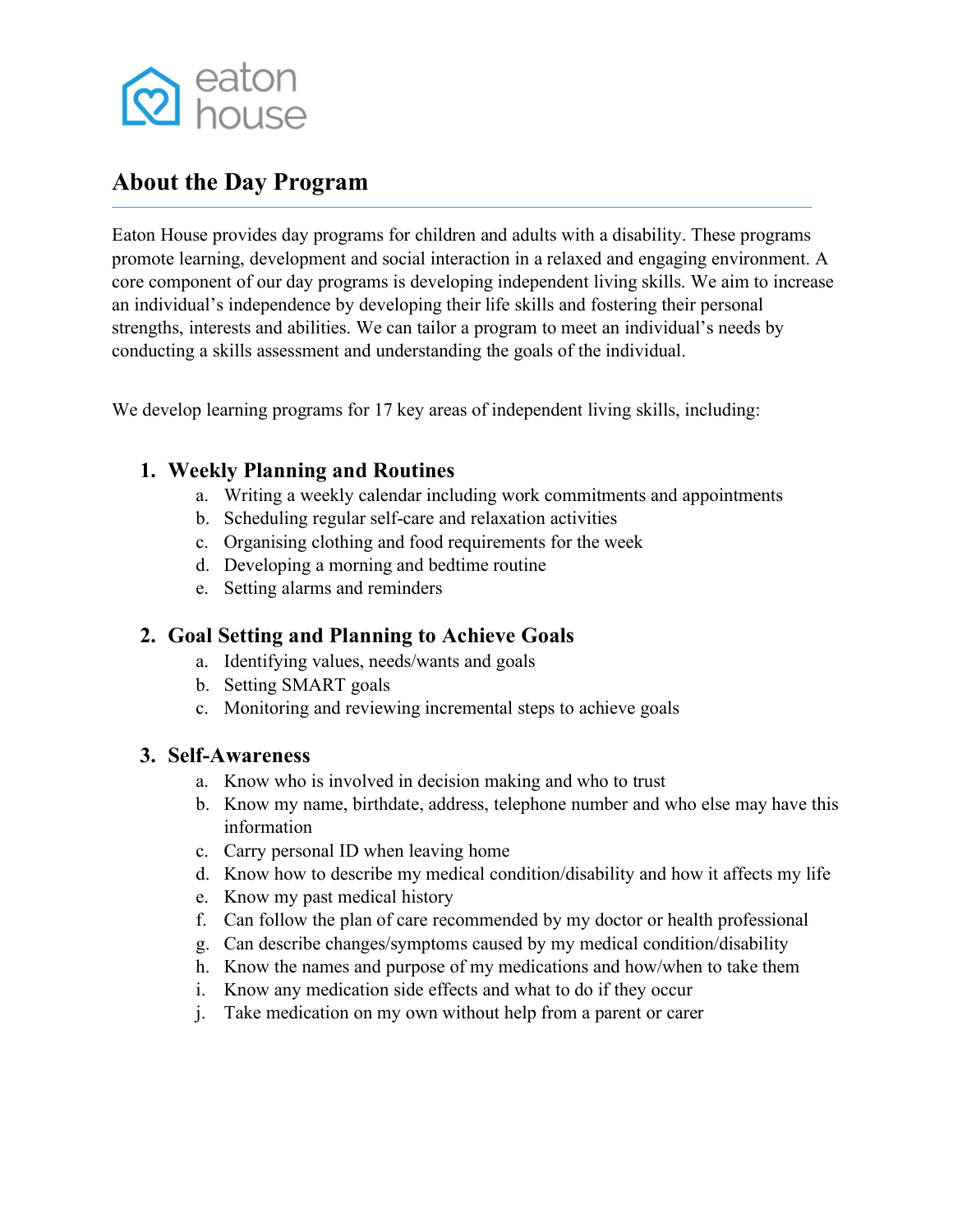

#### **4. Self-Advocacy**

- a. Know how to speak up for myself and say 'No'
- b. Know what agencies and people can help me to look after myself and take part in community activities
- c. Know how to make contact with community advocacy organisations
- d. Know how to call and ask for information, materials and booklets
- e. Know where to get more information about my medical condition/disability
- f. Have good communication with doctors and other professionals

#### **5. Personal Care**

- a. Toileting
- b. Grooming
- c. Showering including body and hair washing
- d. Brushing teeth and flossing
- e. Dressing
- f. Tying shoe laces
- g. Managing menstrual cycle

#### **6. Domestic Activities and Home Maintenance**

- a. Load and start a washing machine
- b. Hang out the washing and fold a basket of washing
- c. Iron clothes
- d. Sweep, mop and/or vacuum the floor
- e. Change and make a bed
- f. Clean the toilet
- g. Clean the bathroom
- h. Dispose of household garbage
- i. Wash the car
- j. Mow the lawn
- k. Weed the garden

#### **7. Meal Planning and Food Shopping**

- a. Understand if I have food allergies and how to safely deal with them
- b. Understand healthy food choices and locate healthy recipes
- c. Draft a weekly food menu
- d. Write a shopping list
- e. Conduct grocery shopping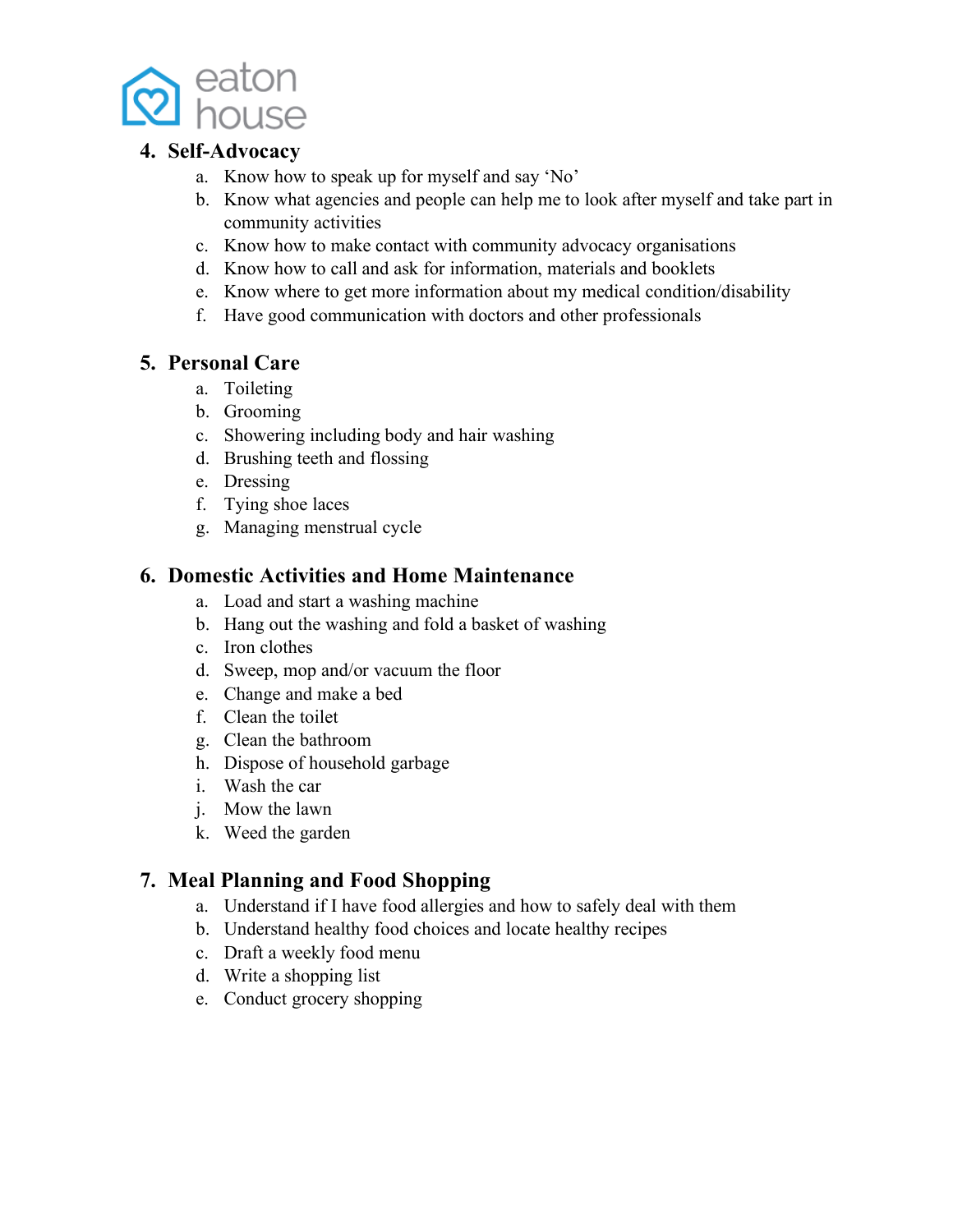

#### **8. Cooking and Kitchen Hygiene**

- a. Make a hot drink
- b. Make a sandwich
- c. Make a basic dinner (e.g., meat and veg or pasta/sauce)
- d. Use kitchen equipment and utensils
- e. Wipe down kitchen surfaces
- f. Wash up dishes and kitchen utensils
- g. Clean the fridge
- h. Understand food safety including temperature control, storage, food labelling and cross contamination
- i. Eating and table etiquette

#### **9. Budgeting and Money Handling**

- a. Create and adhere to a personal budget
- b. Pay a bill
- c. Learn money handling in the community
- d. Use an Automatic Teller Machine (ATM)
- e. Learn how to open a bank account

#### **10.Community Participation**

- a. Identify activities in the community that are meaningful to me and participate in them
- b. Catch public transport or a taxi
- c. Order an item (e.g., coffee)
- d. Develop a social support network
- e. Meet a friend for an outing
- f. Shop for clothing and other needs

#### **11.Hobbies and Physical Health**

- a. Scheduling time for hobbies and interests
- b. Participating in diverse activities as an opportunity for new experiences, skill development and meeting people
- c. Developing a health and fitness plan
- d. Engaging in regular physical exercise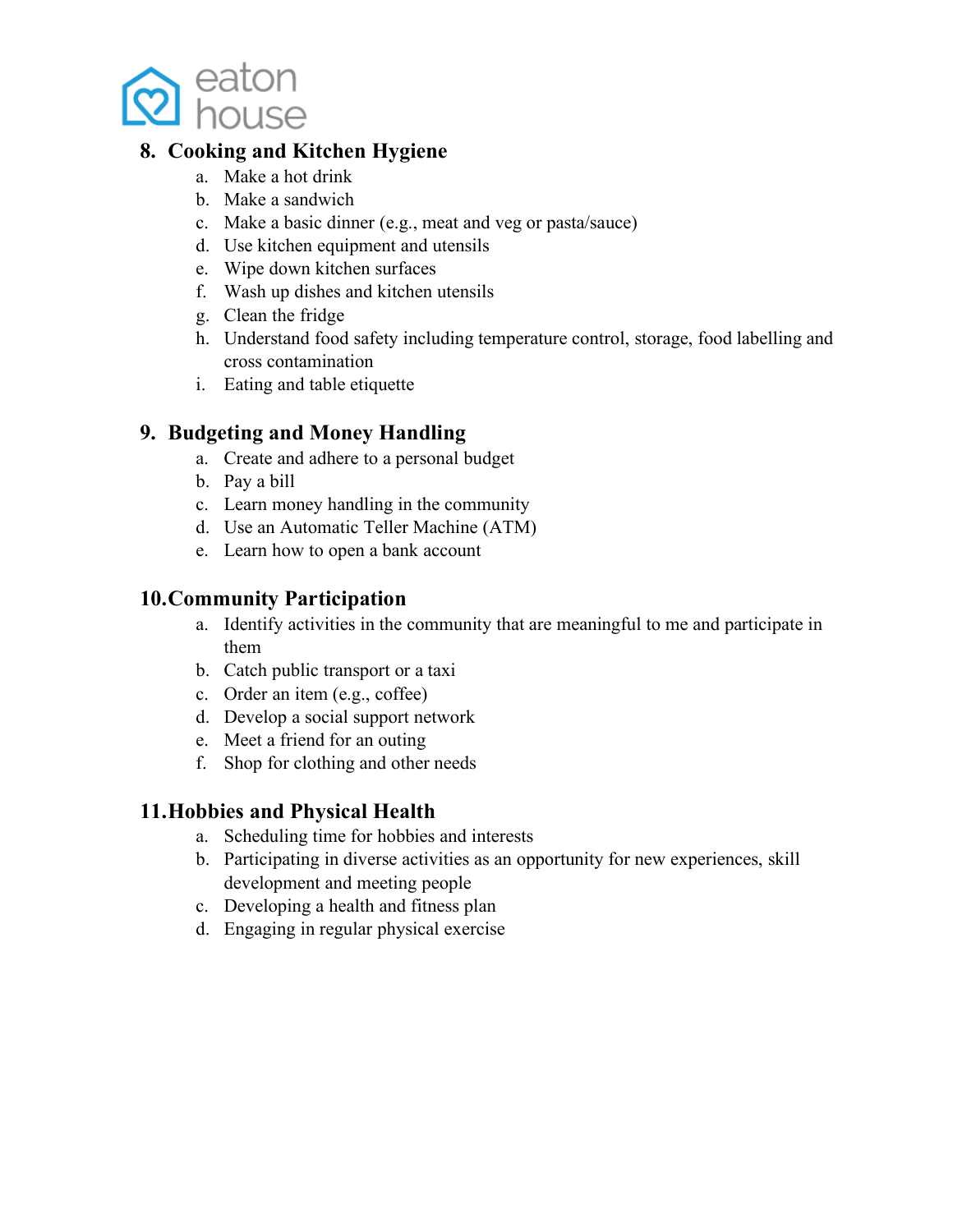

#### **12.Work and Higher Education**

- a. Understand how my disability affects my learning
- b. Have thought about possible careers and sought information about them
- c. Have completed a resume or job application
- d. Have gained paid or volunteer work experience
- e. Know how to talk about my strengths and opportunities for growth as an employee
- f. Know how to discuss my workplace needs with an employer
- g. Know what education and learning opportunities are available to me and sought information about them
- h. Know how to apply for education or learning programs
- i. Can tell my teachers what I need and how I can best learn material

#### **13.Home and Personal Safety**

- a. Road and transportation safety
- b. Know how to keep myself safe around strangers or in public
- c. Locking doors and windows
- d. Fuses and circuit breakers
- e. Changing light bulbs
- f. Electrical goods and water
- g. Know how to use household cleaning products
- h. Know how to treat minor cuts, scrapes, burns and other simple first aid
- i. Know how to contact utility services
- j. Respond appropriately to fire alarms and know fire exits
- k. Know how and when to use emergency telephone numbers
- l. Know and understand the dangers of smoking, drugs, alcohol and abusive behaviours

#### **14.Technology Use**

- a. Mobile phone use such as making/receiving a call/text
- b. Computer use such as sending/receiving an email
- c. Internet use such as browsing the web
- d. Television use such as changing channels

#### **15.Accessing Community Services**

- a. Understanding services such as Medicare, GP, Disability Employment Services
- b. Understanding legal and financial issues such as medical decision making, Advanced Directives and Power of Attorney issues
- c. Making enquiries, applications or complaints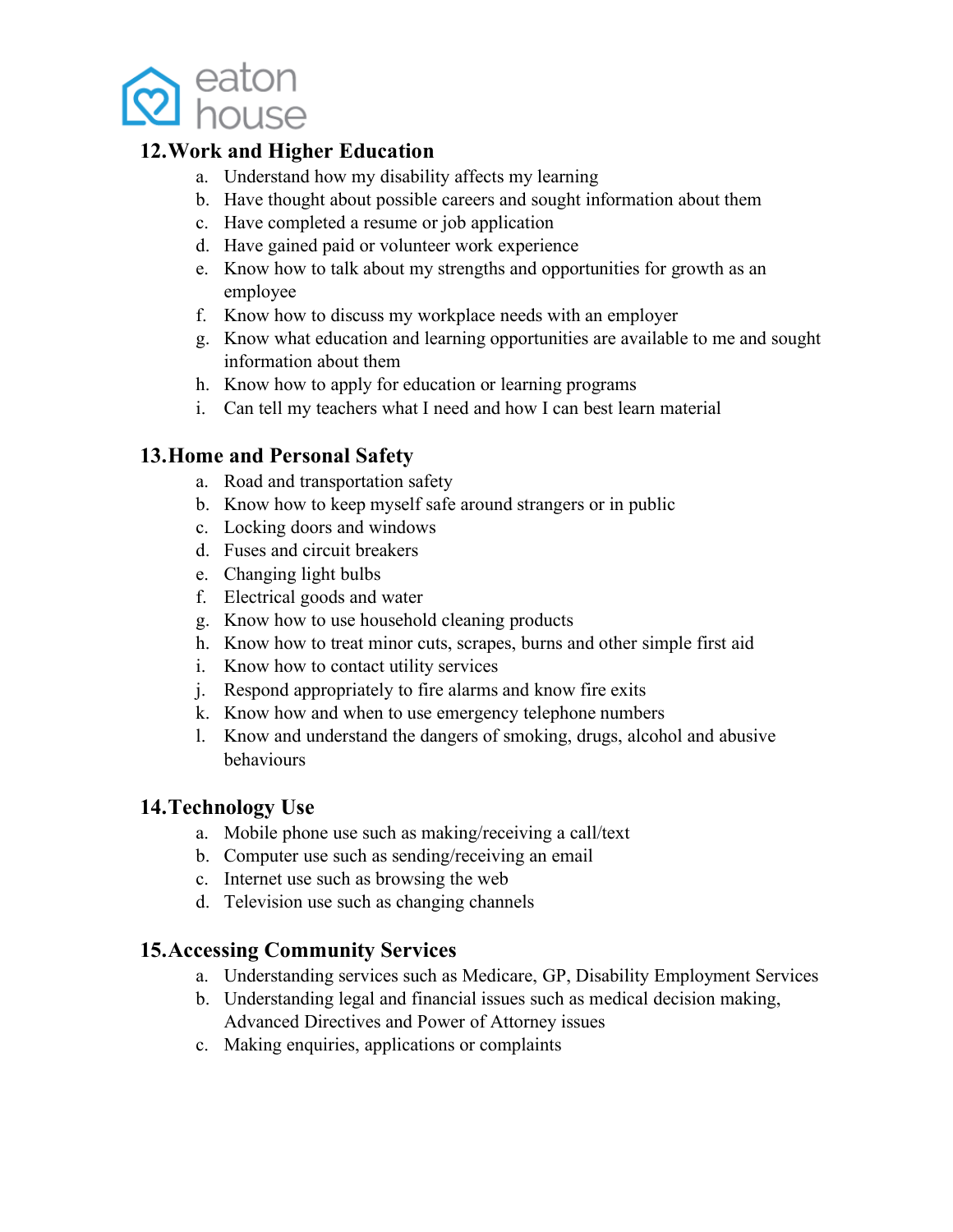

#### **16.Interpersonal Communication and Social Skills**

- a. Know how to express an idea, question or feeling
- b. Let others know what I need
- c. Know how to arrange for sign language, other interpreter or support person if needed
- d. Roommate communication
- e. Developing shared house rules
- f. Navigating friendship boundaries

#### **17.Mental Health and Wellbeing**

- a. Identify useful self-care strategies such as listening to music, seeing a psychologist or taking a bath
- b. Monitor sleep patterns and develop healthy sleep routines
- c. Identify symptoms that may indicate poor physical or mental health and know how to seek appropriate help
- d. Explore spiritual, cultural, religious or other important personal values
- e. Identify personal stressors and symptoms of stress
- f. Learn emotional regulation skills
- g. Identify and manage unhelpful thought patterns
- h. Understand human sexuality

#### **Teaching Techniques**

Eaton House uses a variety of teaching techniques such as:

- Skills matrix: individuals observe a staff member perform the task, join in with assistance and then perform the task individually with staff supervision
- Watching videos or DVDs
- Follow written instructions with pictures and stories as prompts
- Schedules: written routines to prompt tasks and gain regular practice to consolidate skills
- Setting goals and steps to achieve those goals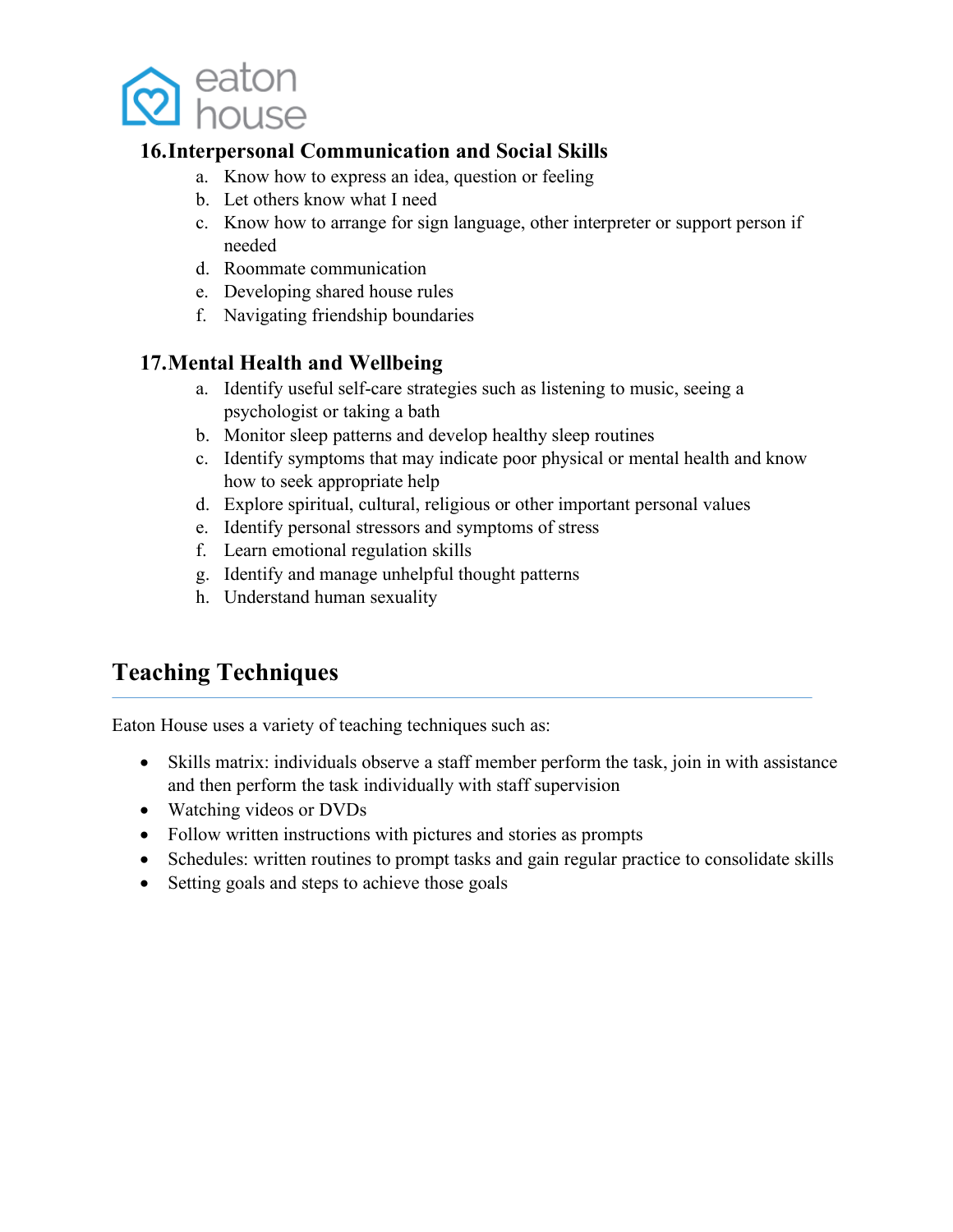

#### **Current Day Program Schedule**

#### Wednesdays Thursdays

- **Week 1** Public Transport Training (bus) BBQ picnic outdoors
- **Week 2** Public Transport Training (bus) Gardening and vegetable patch
- **Week 3** Public Transport Training (bus) Major activity\*
- **Week 4** Public Transport Training (bus) Activities at Eaton House<sup>\*\*</sup>

\*Major Activity Examples:

- Attend a local event
- Cockington Green
- Bowling
- Zoo and Aquarium
- Mini golf  $(2 \text{ types})$
- Dodgem cars / Arcade
- Power carts / iSkate
- Swimming pool
- Billiards (pool)
- Dinosaur museum
- Dance / Yoga class
- Flip Out
- Indoor cricket (Weston)
- Reptile House
- Fishing
- Walk-in Aviary
- Questacon
- Kid City
- Botanical Gardens
- National Library
- Kayaking on the lake
- Fly a kite
- Meal at a café
- War memorial
- Cinemas
- Meditation group

\*\*Activities at Eaton House Examples:

- Individual client goals / skill development
- Structured arts n crafts (e.g., make a paper boat and see if it floats, colouring in stencils, painting, volcano made out of papier-mâché, make a necklace out of beads or pasta, make a scarecrow)
- Gardening and vegetable patch
- Afternoon walk around the neighbourhood
- Group skipping games
- Journalling or writing in a diary
- Photography (e.g., flowers, views from Canberra lookouts, animals, clouds etc.)
- Create a collage of photos
- Wash the car
- Watch the clouds
- Read a book
- Play card or board games
- Research career opportunities and interests
- Afternoon tea picnic in the backyard
- Watch a movie or ty show
- Obstacle course
- Hike up one of Canberra's walking tracks
- Cooking
- Solve a word search puzzle
- Play hangman or tic-tac-toe
- Indoor / outdoor scavenger hunt
- Write a letter to a friend / family member
- Karaoke session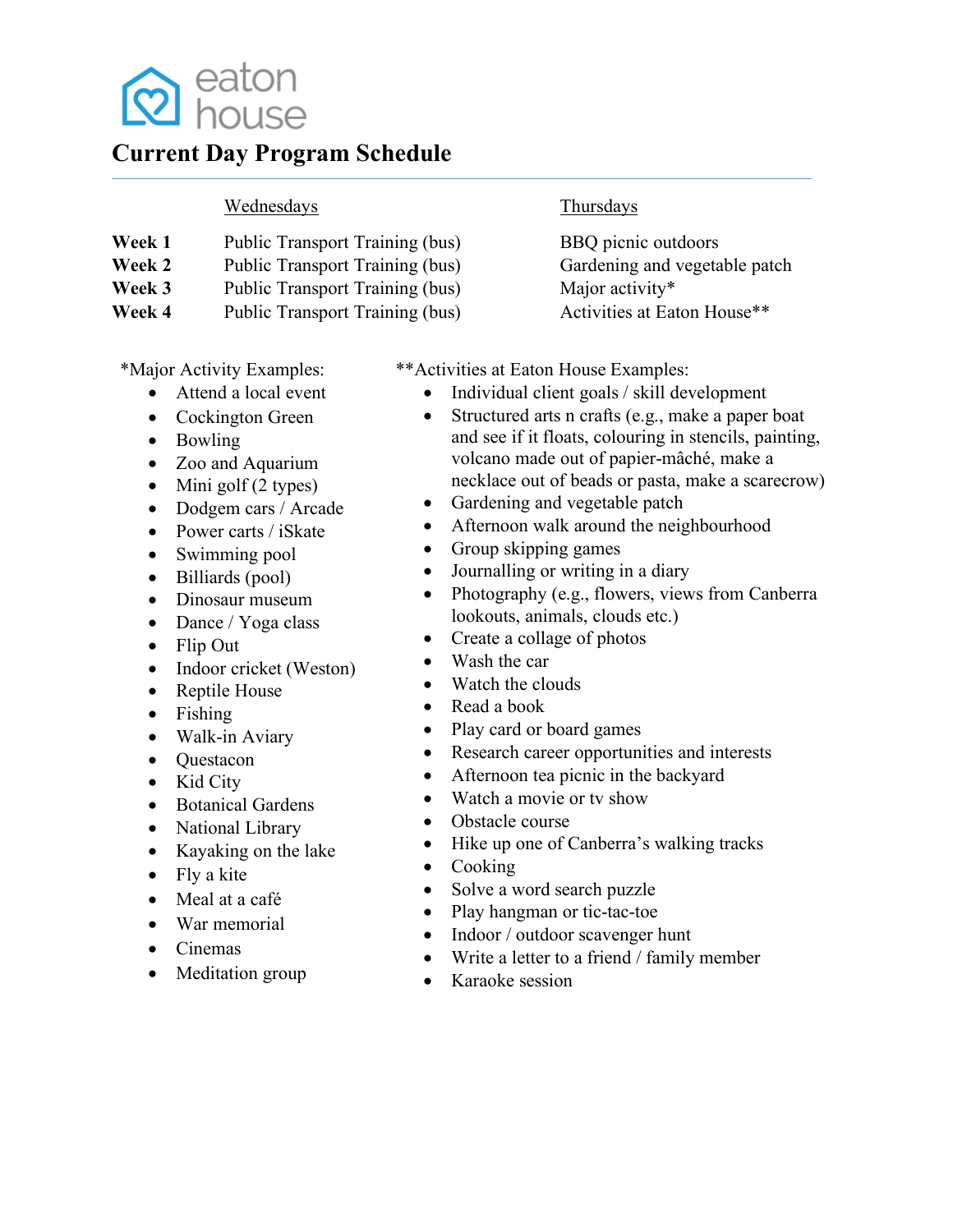

## **Skills Matrix (example)**

| Life Skill:<br><b>Make Breakfast</b>                                                      | Step 1: Get required items<br>for breakfast                                                                                                                           | Step 2: Assemble and<br>make breakfast                                                                                       | Step 3: Acknowledge<br>where caution needs to<br>be used                                                                     | Step 4: Eating breakfast<br>and packing away                                                                             |
|-------------------------------------------------------------------------------------------|-----------------------------------------------------------------------------------------------------------------------------------------------------------------------|------------------------------------------------------------------------------------------------------------------------------|------------------------------------------------------------------------------------------------------------------------------|--------------------------------------------------------------------------------------------------------------------------|
| <b>Demonstrate:</b><br>Carer showing the<br>individual                                    | Show where each item is<br>found, using verbal ques to<br>reinforce action. Put all<br>items on bench.                                                                | Pouring milk and<br>Show how to put cereal in<br>bowl, or bread in toaster<br>watching the toast.<br>and putting spreads on. |                                                                                                                              | After eating, taking dishes<br>to sink and cleaning up and<br>putting away items.                                        |
| Guide:<br>Side by side, carer to<br>show and demonstrate<br>as needed                     | Individual should do all of<br>the tasks, with some verbal<br>prompting. May help with<br>the task but use key words to<br>reinforce action.                          | Watch and help with<br>pouring milk or getting<br>toast out of toaster, help<br>with spreads.                                | Talk about using caution<br>to get toast out, and how<br>to pour milk when bottle<br>is full.                                | Wash dishes and wipe<br>down surface area, e.g.,<br>give them the warmed<br>cloth to wipe down.                          |
| Assist:<br>Side by side, carer to<br>only use verbal<br>prompts and gestures<br>as needed | Allow more time for<br>individual to complete the<br>task. If they can't find<br>something you can ask,<br>provide prompts, e.g.,<br>"Where do we keep the<br>bread?" | Allow the individual to do<br>all major parts of the task,<br>only using verbal prompts<br>if they get lost on task.         | Be ready to step in, but<br>allow them to get the<br>toast out of the toaster or<br>pour the milk.                           | Remind them of the<br>process of clearing the<br>plates and cleaning up.                                                 |
| Observe:<br>As little input from<br>carer, let individual do<br>as much as possible       | Observe and encourage the<br>individual to problem solve<br>if they need help. Provide<br>verbal prompts where<br>needed.                                             | Observe and encourage the<br>individual to problem solve<br>if they need help. Provide<br>verbal prompts where<br>needed.    | Observe and encourage<br>the individual to<br>problem solve if they<br>need help. Provide<br>verbal prompts where<br>needed. | Observe and encourage the<br>individual to problem solve<br>if they need help. Provide<br>verbal prompts where<br>needed |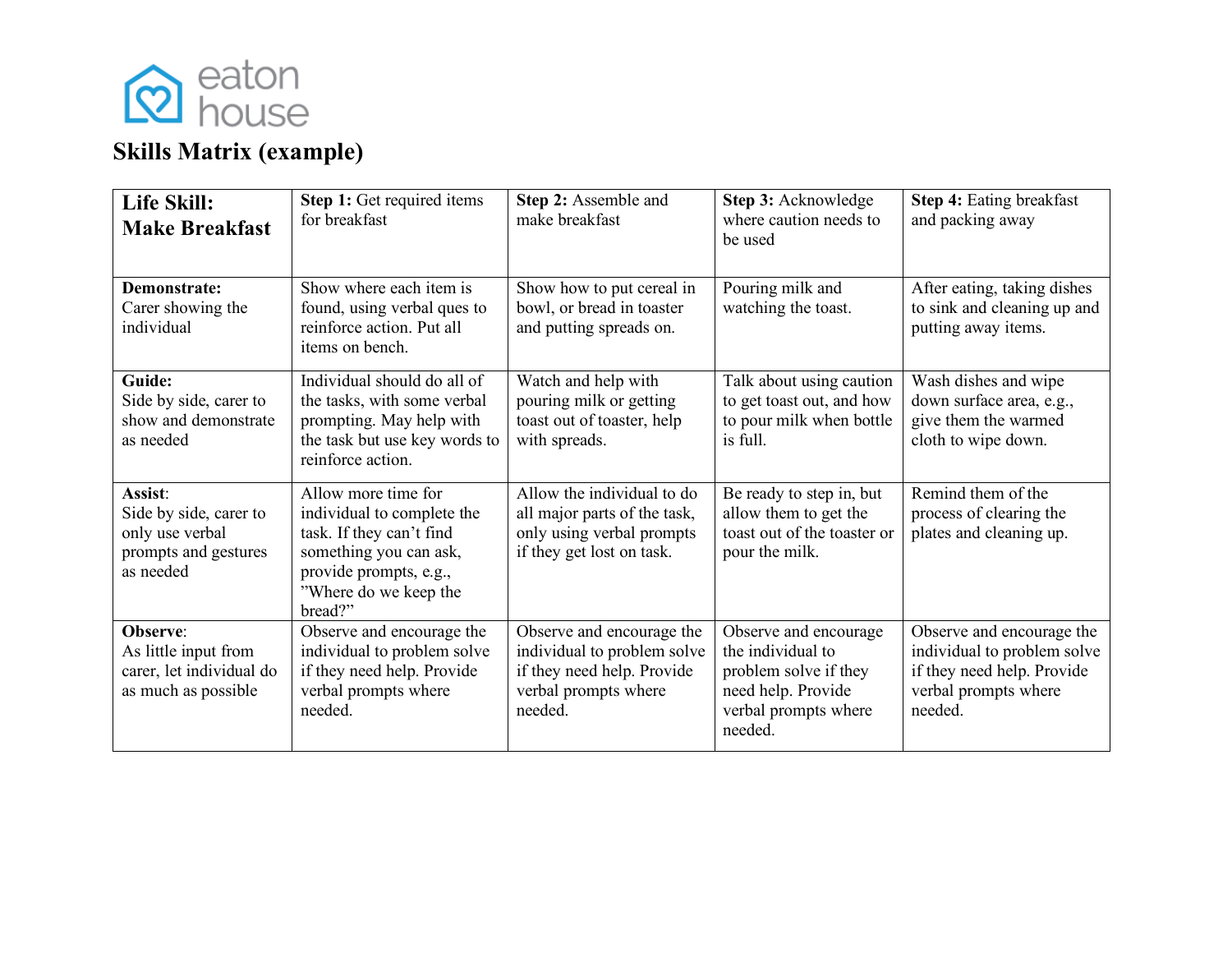

## **Skills Matrix (example)**

| Life Skill:<br><b>Traffic Skills</b>                                                   | Step 1: Crossing roads<br>without a crossing                                                                                                           | Step 2: Crossing at a<br>pedestrian crossing/lights                                                                                                    | Step 3: Acknowledge<br>where caution needs to be<br>used                                                                              | Step 4: Inform of tips for<br>pedestrians                                                                                                      |
|----------------------------------------------------------------------------------------|--------------------------------------------------------------------------------------------------------------------------------------------------------|--------------------------------------------------------------------------------------------------------------------------------------------------------|---------------------------------------------------------------------------------------------------------------------------------------|------------------------------------------------------------------------------------------------------------------------------------------------|
| Demonstrate:<br>Carer showing the<br>individual                                        | Verbalize each step such as<br>looking for a safe place to<br>cross and listening/looking<br>for traffic before crossing.                              | Verbalize each step<br>including understanding the<br>traffic light system and<br>listening/looking for traffic<br>before crossing.                    | Explain the increased<br>danger in areas like bus<br>interchanges. Discuss<br>how to minimize risks.                                  | Tips such as don't cross just<br>because someone else<br>decides to cross and unplug<br>your earphones and put<br>away your phone.             |
| Guide:<br>Side by side, carer to<br>show and demonstrate<br>as needed                  | Talk about crossing the road<br>before getting to it, and have<br>the individual actively<br>demonstrate steps, verbally or<br>physically.             | Talk about crossing the road<br>before getting to it, and<br>have the individual actively<br>demonstrate steps, verbally<br>or physically.             | Encourage the individual<br>to identify road safety<br>risks when in the<br>community.                                                | Encourage the individual to<br>always use pedestrian<br>crossing when they are<br>available.                                                   |
| Assist:<br>Side by side, carer to<br>only use verbal prompts<br>and gestures as needed | See if the individual will take<br>the lead when at a road,<br>checking to see if they do the<br>correct checks.                                       | See if the individual will<br>take the lead when at a road,<br>checking to see if they do<br>the correct checks.                                       | Explain road safety risks<br>in new contexts such as<br>unfamiliar streets or<br>during bad weather when<br>the road is less visible. | Explain more complex tips<br>such as how to check for<br>turning vehicles before you<br>leave the curb and while<br>you are crossing the road. |
| Observe:<br>As little input from<br>carer, let individual do<br>as much as possible    | Observe the skills without<br>any input, noting if the task is<br>done in a safe and<br>independent way. Try to use<br>prompts only when<br>necessary. | Observe the skills without<br>any input, noting if the task<br>is done in a safe and<br>independent way. Try to use<br>prompts only when<br>necessary. | Observe and commend<br>the individual on taking<br>road safety precautions.                                                           | Observe and commend the<br>individual on implementing<br>road safety tips.                                                                     |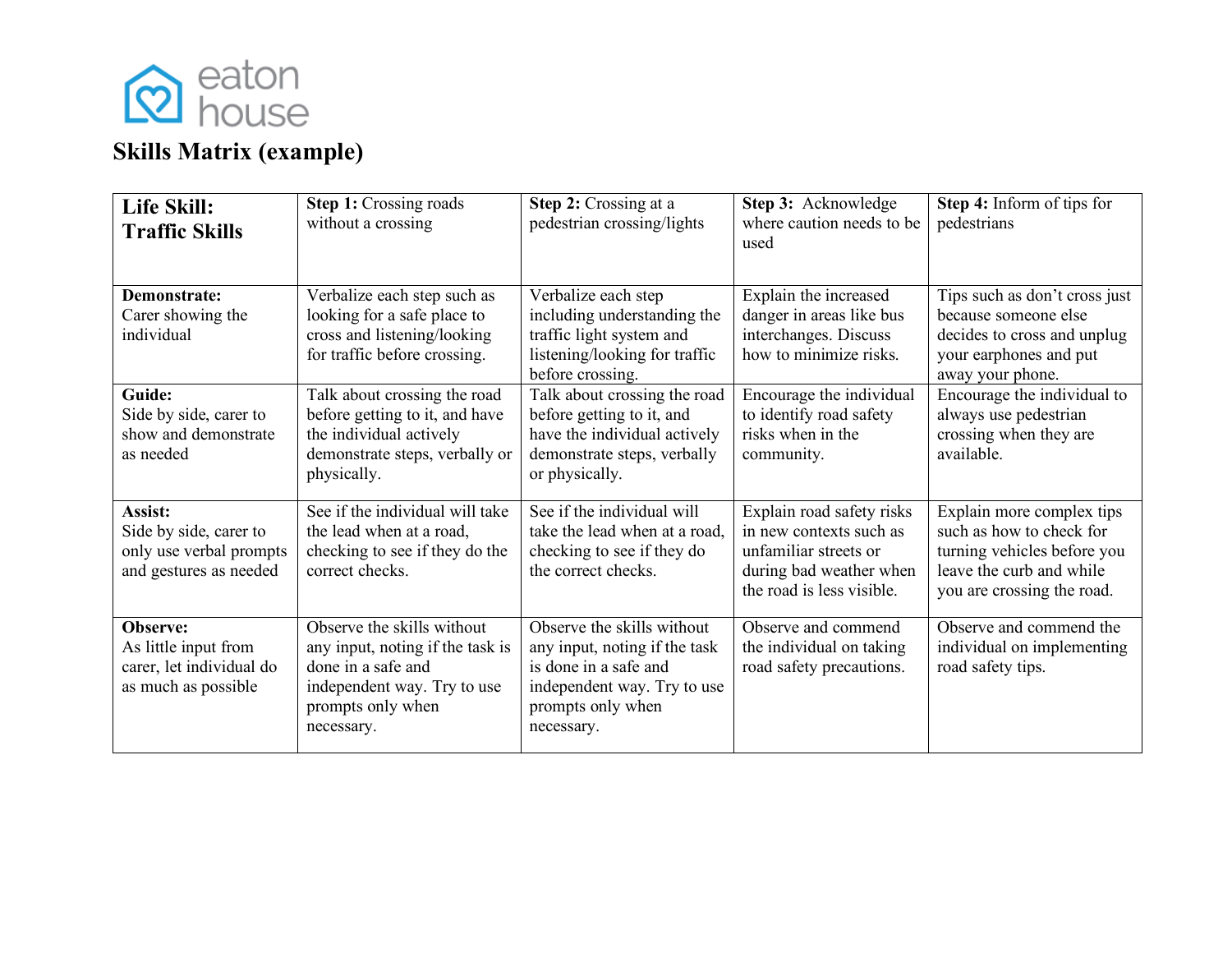

My Goal

Goal Start Date: ...................

1. What is the goal?

| 2. Why is the goal important? |  |  |  |
|-------------------------------|--|--|--|
|                               |  |  |  |
|                               |  |  |  |
|                               |  |  |  |
|                               |  |  |  |
|                               |  |  |  |
|                               |  |  |  |
|                               |  |  |  |

3. List potential hurdles 1 may face: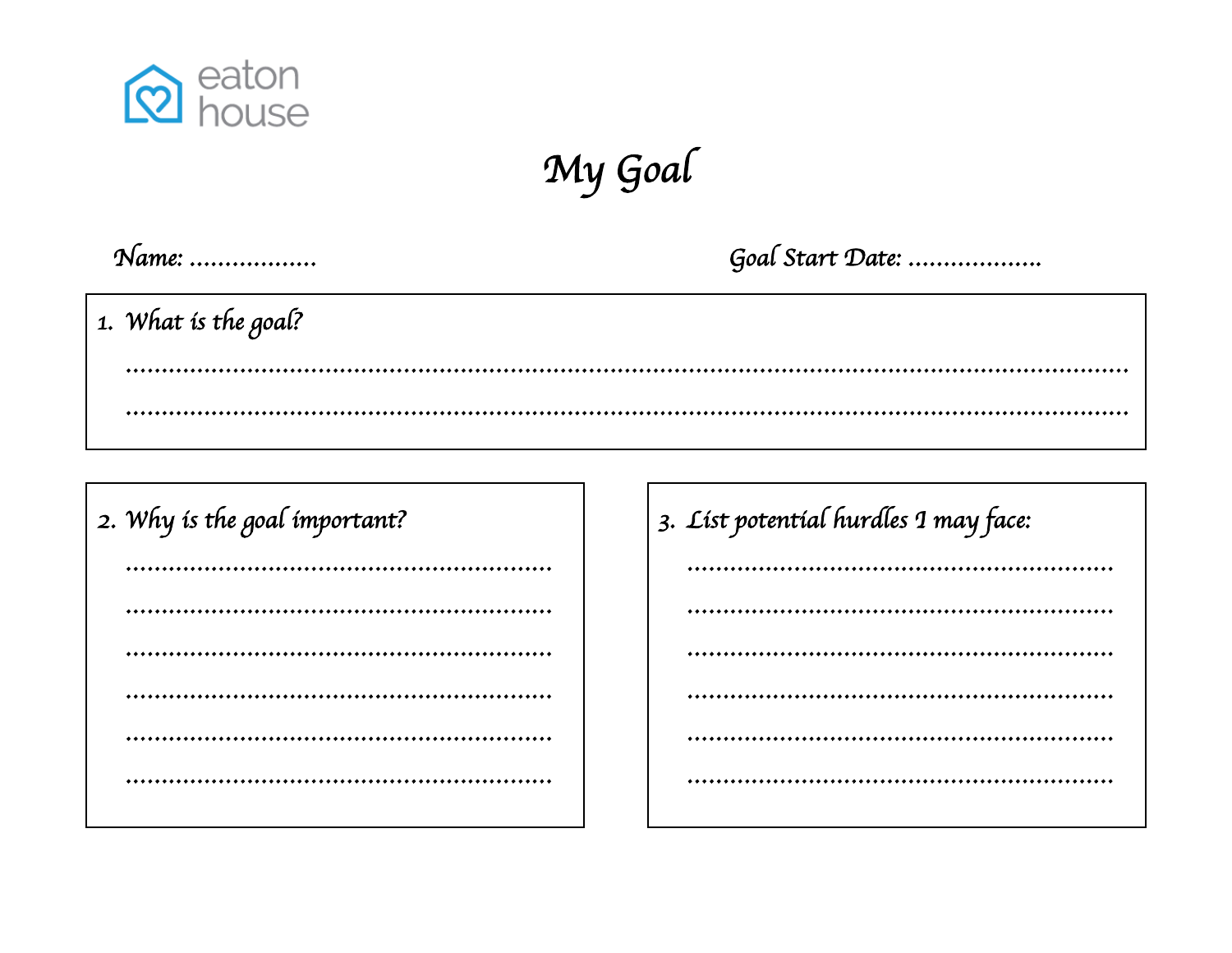



pecific Is the goal clearly written, with no ambivalence? Is it clear who needs to accomplish the goal, and any support they might expect?

Aeasurable Does the goal answer the questions of how many, how much and/or how often?

> Can you get the support needed to achieve the goal by the target date? Do you have all the resources needed to achieve the goal? Are the results expected realistic?

Does the goal make a difference in your career? Is it going to make an improvement in your personal life? Is it going to significantly make a difference to your business?

Does the goal state a clear and specific completion date?

| Steps to reaching my goal: |
|----------------------------|
|                            |
|                            |
| <br>                       |
|                            |
|                            |
|                            |
|                            |
| .                          |
|                            |
|                            |
|                            |
|                            |

Goal Completion Date: ...................